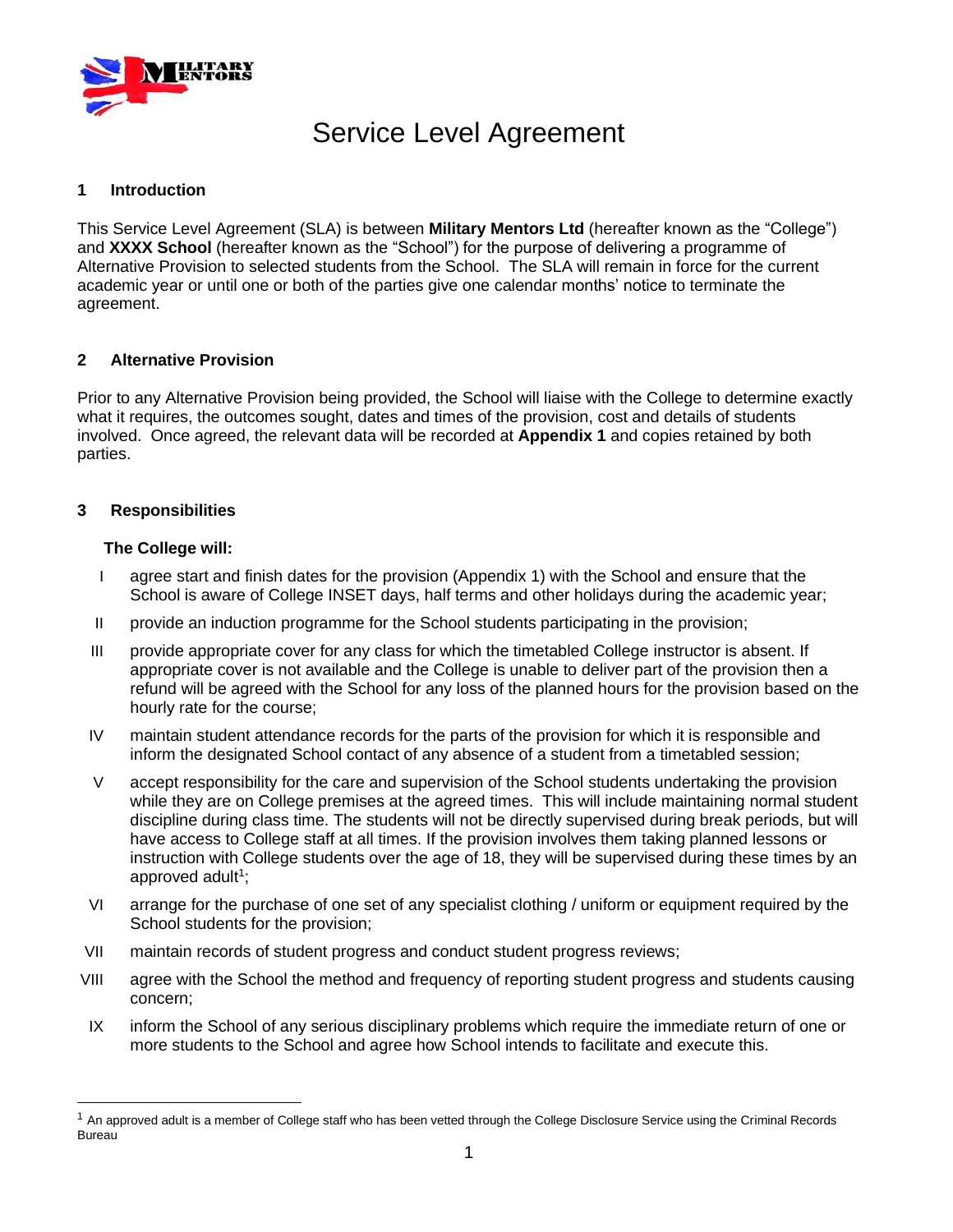

- release teaching staff for agreed joint staff development sessions or meetings associated with the course;
- XI inform the School of any significant student achievement or qualification gained as a result of the provision.

#### **The School will:**

- I inform, and where appropriate, obtain the prior consent of parents or guardians for all aspects of the provision set out in Appendix 1;
- II provide the College with relevant information regarding the students' abilities, prior achievement, and levels of attainment;
- III provide the College with details of any criminal record, pending cases or behavioural problems relating to the students;
- IV provide the College with copies of SENCO reports and statements relating to students special educational needs and details of any medical history/problems;
- V determine how School students undertaking the provision will travel to and from the College and take any necessary steps to implement these travel arrangements;
- VI ensure that all School students who attend the College are briefed on, and understand, their responsibilities whilst at the College, on any College organised activity which forms part of the provision, and when travelling to and from the College. The students' responsibilities are set out in paragraph 4 below;
- VII inform the College named contact immediately if a student who should be attending College is reported absent by parents/carers;
- VIII inform the College named contact in writing of any student who is withdrawing from the provision;
- IX nominate a member of the School's staff as the main contact for the College to liaise regularly with the College to ensure the effective delivery of the provision;
- X release teaching staff for agreed joint staff development sessions and meetings associated with the provision;
- XI fund the provision according to the arrangements set out in paragraph 6 below;

# **4 Student behaviour and discipline:**

School students participating in any alternative provision at the College are expected to:

- I attend all of the timetabled classes;
- II ensure that their parent, guardian or carer contacts the School if they are unable to attend a class/day for any reason. The School will then contact the College to inform the College of the absence;
- III follow all health and safety rules and practices as explained by College staff;
- IV treat all adults, fellow students and property at the College with respect;
- V treat all people equally in accordance with the College's Equal Opportunities Policy;
- VI arrive on time and with the correct equipment and clothing;
- VII complete all work to the best of their ability;
- VIII discuss any problems with their College Instructor(s), the College named contact or their tutor at School.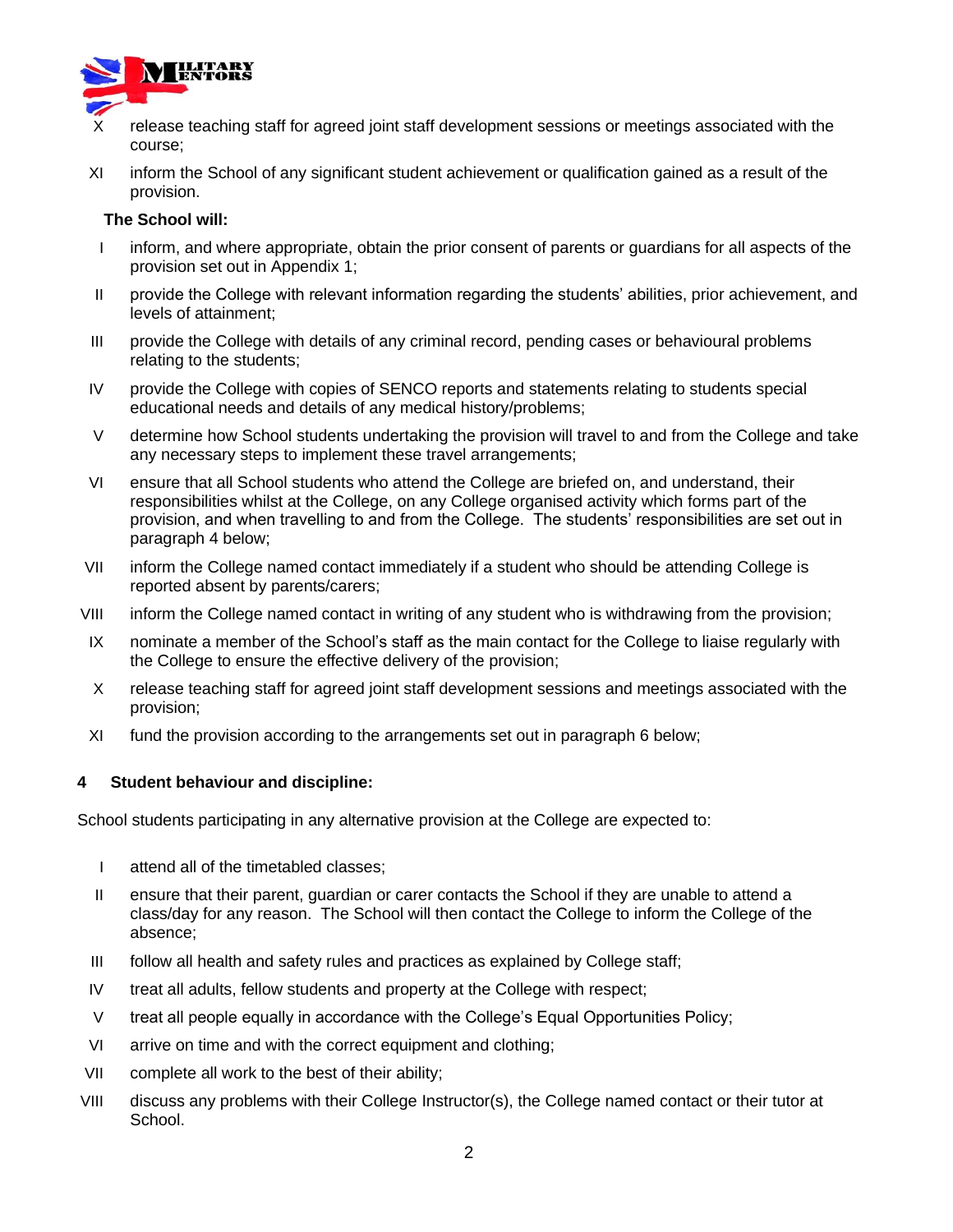

The College reserves the right to exclude from the provision any student who fails to achieve the standards of behaviour set out in Section 4. School students remain subject to their own school's Behaviour Policy.

# **5 Child protection**

Child protection of participating School students remains the responsibility of the School. All College staff have enhanced Disclosure and Barring Service certification. Details are available on request. School students will mix with and share facilities and classrooms etc with College students, some of whom will be 18 years or over.

#### **6 Finance**

Once the details outlined in paragraph 2 have been agreed and documented at Appendix 1, the School will receive the initial invoice for the provision. In normal circumstance, invoices will be forwarded at the start of each term.

# **The cost of the provision includes:**

- I all teacher time (delivery and assessment) required for the delivery of the provision agreed;
- II all technician support time;
- III equipment and or protective clothing as required;
- IV all learning materials and consumables;
- V all teaching materials;
- VI accreditation costs

# **The cost of the provision does not include:**

- I the costs of any educational visits required as part of the provision;
- II the cost of the College providing in-class learning support in addition to the Instructor;\*
- III uniform and footwear

\* In the event that intensive support is required for a particular student, the matter will be discussed with the School.

# **7 Funding**

The College will invoice the School via email with the following provisos;

- I The School will be invoiced once Appendix 1 has been agreed by both parties.
- II The School will be expected to fund the total number of named students agreed at Appendix 1, even if students do not attend or complete any part of their provision and their allocated space is not used for another student. The School must provide 28 days written notice if this agreement is to be terminated prior to the end of the agreed contract period.
- III Settlement of payment is required no later than 14 days after the date of invoice.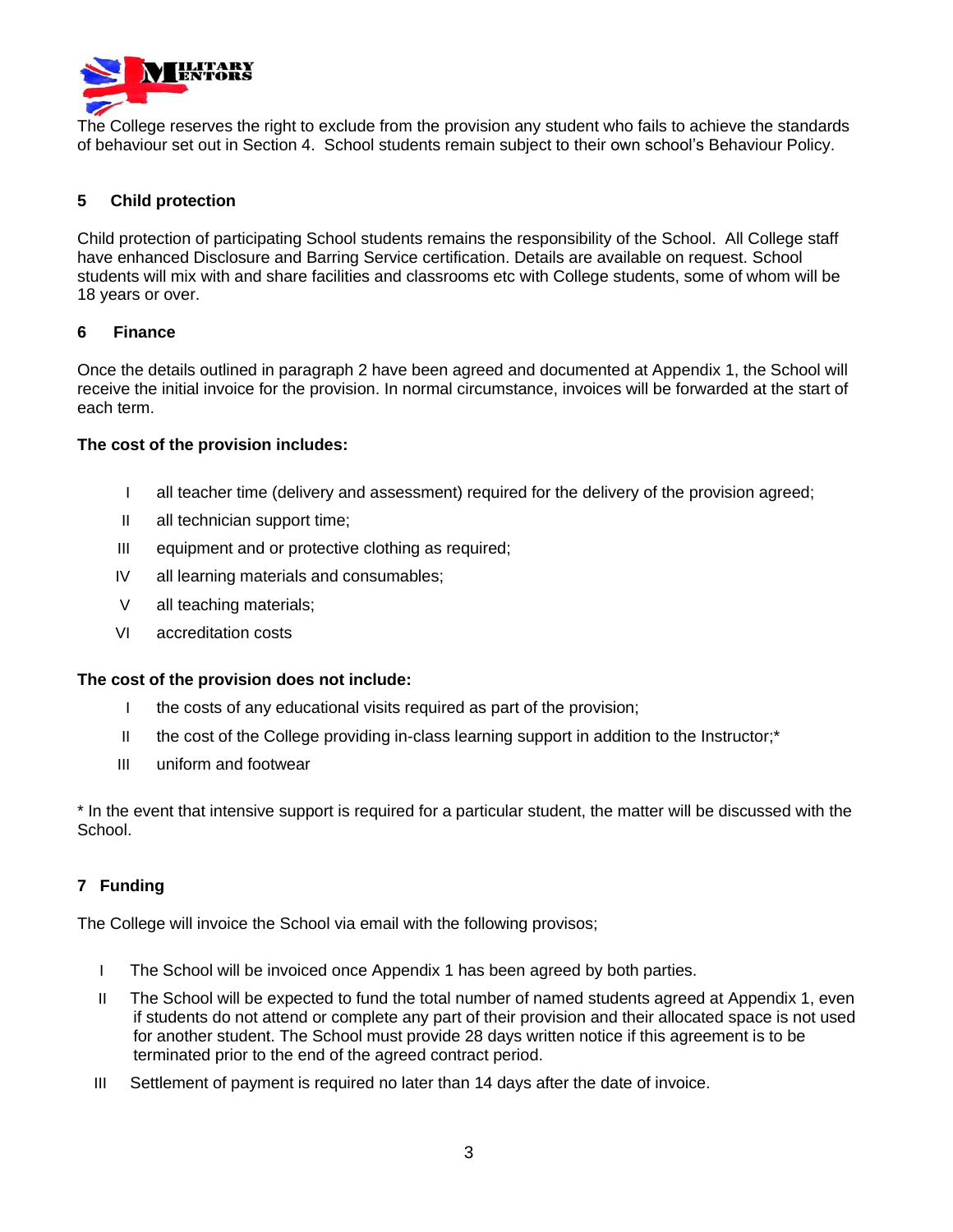

The College contact for matters related to alternative provision is:

| <b>Name</b> | <b>Position</b> | <b>Contact details</b> |
|-------------|-----------------|------------------------|
| Tony West   | Director        | 01329 239001           |

The School will be advised in writing of any changes to this contact list.

The School's designated contact will be: (Please complete)

| <b>Name</b> | <b>Position</b> | <b>Contact details</b> |  |
|-------------|-----------------|------------------------|--|
|             |                 |                        |  |
|             |                 |                        |  |

The College will be notified in writing of any change to the designated contact, by the relevant Head Teacher.

# **9 Signatures to the agreement**

Two copies of this Service Level Agreement are to be signed. One signed copy to be retained by each partner to the agreement.

# **Signed on behalf of the College:**

Signature:

Name:

Position:

Date:

# **Signed on behalf of the School:**

Signature:

Name:

Position:

Date: